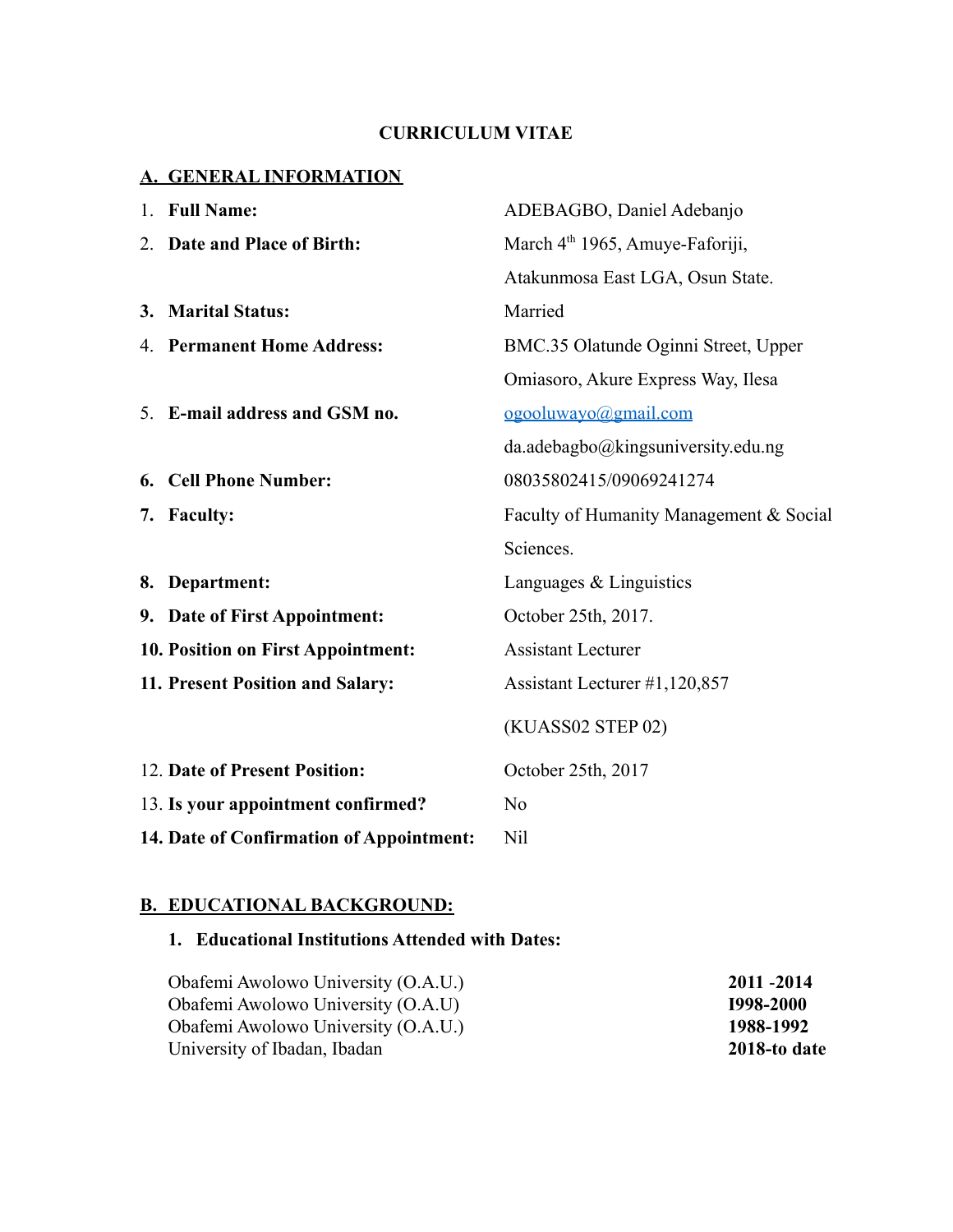**2. Academic and Professional Qualifications with Dates/issuing authority:**

# **A. Academic Qualification**

| Bachelor of Arts (Honours), English Studies<br>Masters in International Relations (MIR) Professional<br>M.A. English Language<br>MPhil/Ph.D |     | 1992<br>2000<br>2014<br>(in view) |
|---------------------------------------------------------------------------------------------------------------------------------------------|-----|-----------------------------------|
| <b>B.</b> Professional Qualifications:                                                                                                      | Nil |                                   |
| 3. Other Relevant Qualifications:                                                                                                           | Nil |                                   |
| 4. Honours, Awards and Distinctions:                                                                                                        | Nil |                                   |
| 5. Research Fellowships with dates:                                                                                                         | Nil |                                   |

## **C. WORK EXPERIENCE OUTSIDE THE UNIVERSITY SYSTEM:**

| Kings' University, Odeomu, Osun State, Nigeria                             | $(2017 - date)$           |
|----------------------------------------------------------------------------|---------------------------|
| (Assitant Lecturer)                                                        |                           |
| Redeemer's College, Ilesa, Osun State.                                     | $(2016 - 2017)$           |
| Instructional & Tutorial Facilitator, National Open University of Nigeria, |                           |
| Osogbo Study Centre, Osogbo, Osun State.                                   | $(2015 - 2017)$           |
| <b>WAEC/NECO SSCE Examiner</b>                                             | $(2007-to date)$          |
| Self-employment (educational advocacy and consultancyservices)             |                           |
|                                                                            | $(2002 - 2015)$           |
| Part-Time Lecturing, Rufus Giwa Polytechnic, Owo (Ilesa Study Centre),     |                           |
|                                                                            | $(1998-2002)$             |
| Newspaper Reporter, The Guardian Newspapers, Rutam House, Isolo, Lagos     |                           |
|                                                                            | $(1996-1997)$             |
| Hopebay College, Alaba-Oro, Lagos,                                         | $(1993-1996)$             |
| National Youth Service programme: Enugu State.                             | $(1992 - 1993)$           |
| D. WORK EXPERIENCE IN OTHER UNIVERSITY:                                    | <b>Nil</b>                |
| <b>WORK EXPERIENCE IN KINGS UNIVERSITY:</b>                                |                           |
| <b>Assistant Lecturer</b>                                                  | October, $2017 -$ to date |
| E. CO-CURRICULAR PROFESSIONAL EXPERIENCE: Nil                              |                           |
| <b>F. MEMBERSHIP OF PROFESSIONAL BODIES:</b><br><b>Nil</b>                 |                           |

## **G. SERVICE:**

| S/N | Appointment | <b>D</b><br>Date |
|-----|-------------|------------------|
|     |             |                  |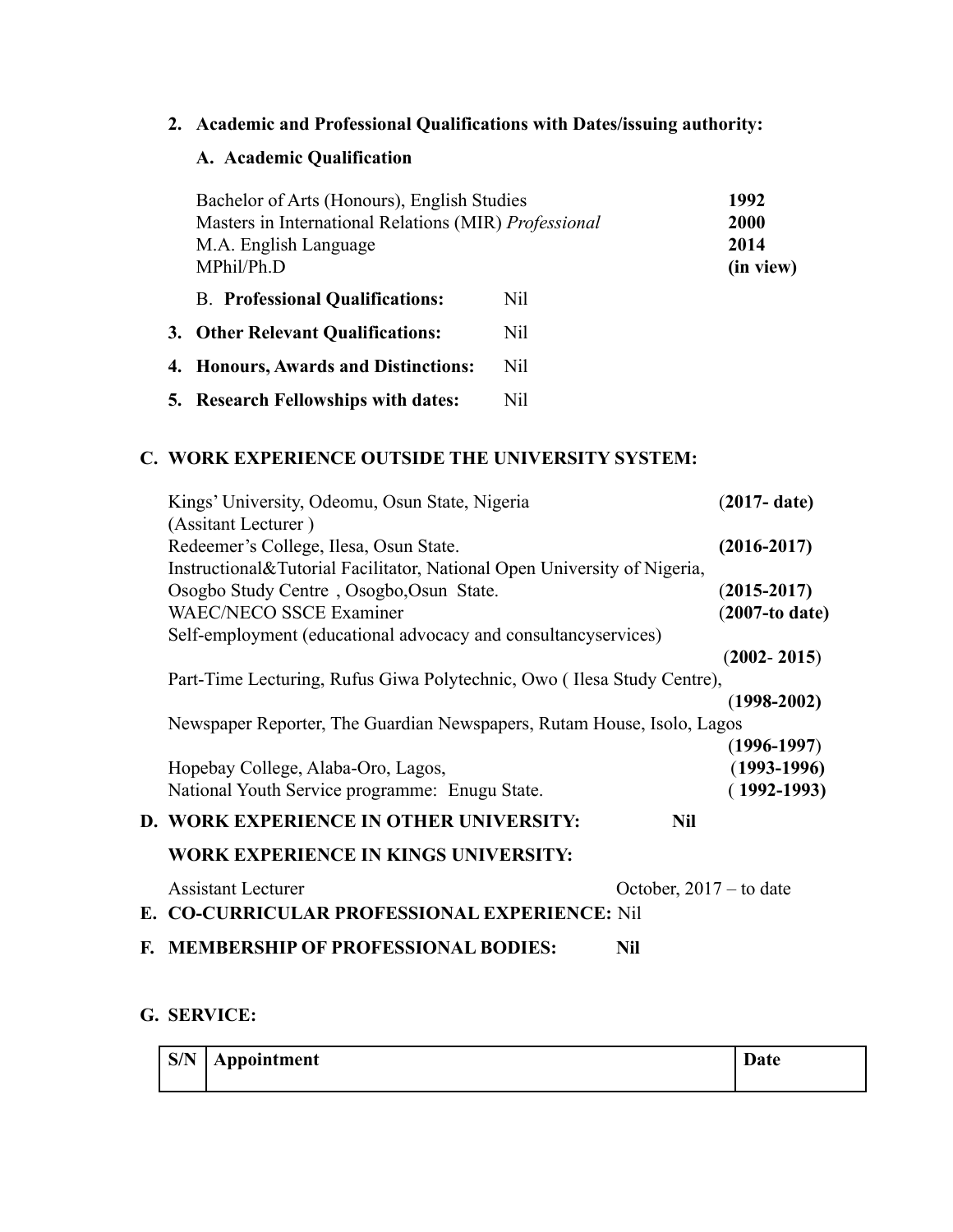| $\mathbf{I}$   | Departmental Examination Officer         | 2017/2018                                |
|----------------|------------------------------------------|------------------------------------------|
|                |                                          | sesion                                   |
| $\overline{2}$ | Level Adviser 300L                       | 2018 - date                              |
| 3              | Departmental Secretary-designate         | October. 2020<br>$-$ to date             |
| $\overline{4}$ | Member, Kings University Editorial Board | 26 <sup>th</sup><br>January<br>2021-date |

**Community:** Nil

**National:** Nil

**International:** Nil

## **H. COURSES TAUGHT DURING THE CURRENT ACADEMIC SESSION:**

## **MANNA Semester**

| <b>Course Code</b> | <b>Course Title</b>                                                 | <b>Units</b>   |
|--------------------|---------------------------------------------------------------------|----------------|
| <b>ELS 409</b>     | <b>Speech Writing I</b>                                             | $\overline{2}$ |
| <b>ELS 308</b>     | <b>Creative Writing II</b>                                          | 3              |
| <b>ELS 209</b>     | <b>English Morphology</b>                                           | 3              |
| <b>ELS 207</b>     | Varieties of English(Including English based Pidgin<br>and Creoles) | $\vert 3$      |
| <b>Total</b>       |                                                                     | 11             |

## **Quail Semester**

| Course Code    | <b>Course Title</b>                  | Units |
|----------------|--------------------------------------|-------|
| <b>ELS 311</b> | <b>Creative Writing III</b>          |       |
| <b>ELS 108</b> | <b>Introduction to Prose Fiction</b> |       |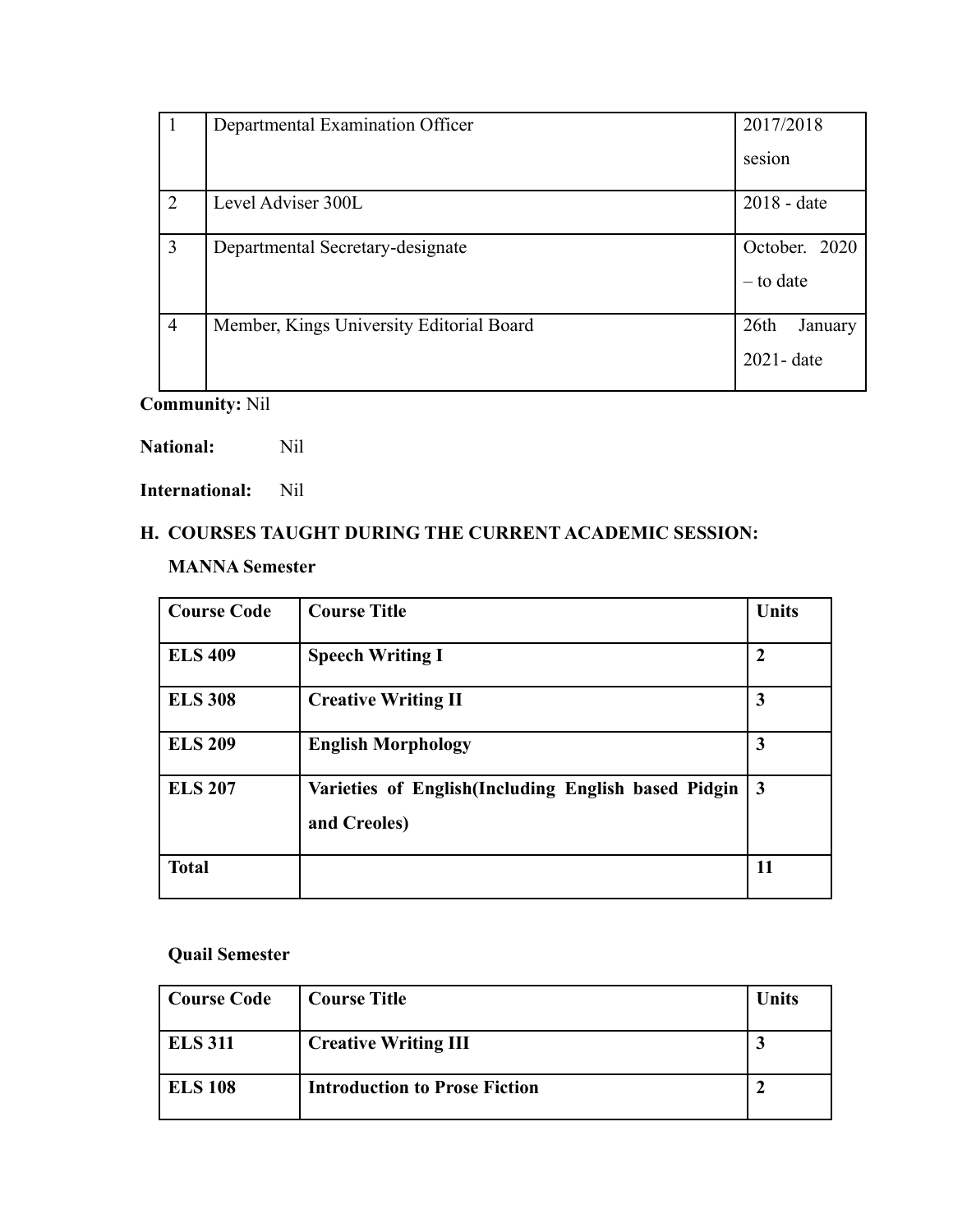| <b>ELS 110</b> | <b>Introduction to Poetry</b>         |  |
|----------------|---------------------------------------|--|
| <b>ELS 112</b> | <b>Introduction to Speech Writing</b> |  |
| <b>Total</b>   |                                       |  |

## **I. GRADUATE STUDIES SUPERVISION:** B.Sc. Project Supervision)

| S/N            | <b>MATRIC NO</b>                | <b>Project Title</b>                                                                                                                           | Year<br>of<br>Completion |
|----------------|---------------------------------|------------------------------------------------------------------------------------------------------------------------------------------------|--------------------------|
| $\mathbf{1}$   | MONG, Mary Afor                 | Discourse Analysis of An English<br>$\overline{A}$<br>Sub-titled Ibibio Language Film: Emem<br><i>Isong's UYAI</i> . (Unpublished).            | 2019                     |
| $\overline{2}$ | SOGUNRO, Omodesire<br>Pamilerin | Interface of Culture and Society:<br>$\overline{A}$<br>Discourse Analytical Study of Egungun<br>Festival In Otta, Ogun State.<br>(Unpublished) | 2020                     |
| 3              | OLADEJI, Oladeji<br>Deborah     | Mixing and Code<br>Code<br>Switching<br>Phenomenon In Kemi Adetiba's KING OF<br><i>BOYS.</i> (Unpublished)                                     | 2020                     |
| 4.             | ADEWALE, Samuel                 | A Discourse Analysis of Selected Articles<br>on the #ENDSARS Lekki Massacre                                                                    | 2021                     |

#### **J. PUBLICATIONS:**

#### **Article in learned journal**

**Adebagbo, Adebanjo** & Alege, M.A. (2020) *Using Effective Communication Strategies to Ameliorate the Impacts of Disinformation during COVID-19 Pandemic*. In LASU Journal of Portuguese Languages, Vol. I, No. 6

#### **K. CURRENT RESEARCH ACTIVITIES:**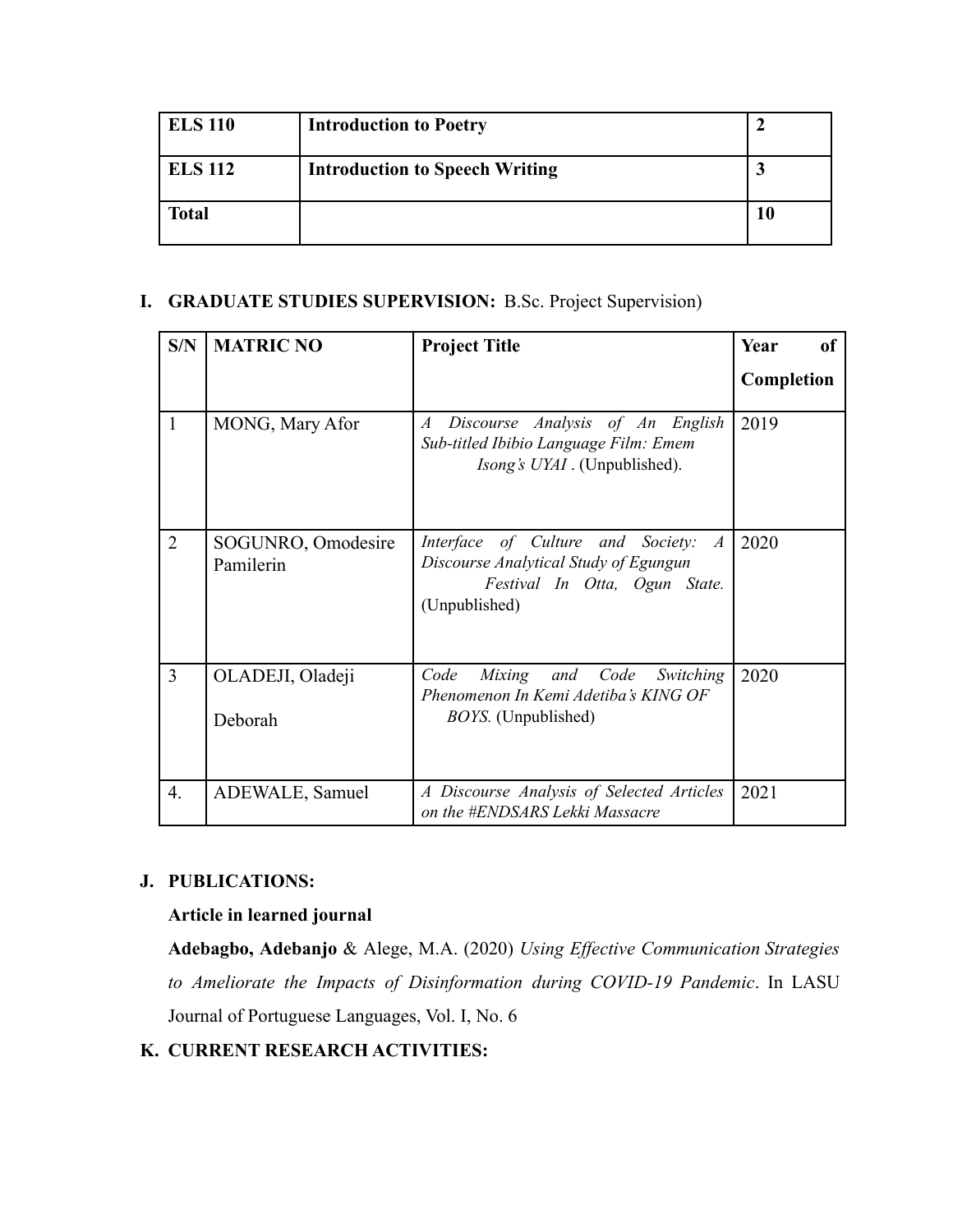*Third Generation Nigerian Female Writers and their Resistance to Gender Hierarchies*being the research topic for the on-going MPhil/Ph.D programme.

*'Iyan' (Pounded Yam) as Conceptual Metaphor of the Expression of the Yoruba Food Culture –* article submitted for publication

*Ending the Story to Furthering the Story? A Parody of the Effectiveness of the peace and reconciliation process*. – in progress

*Transnational Human Trafficking and Migration Discourse In Ifeoma Chinwunba's Merchant*

*of Flesh* – paper billed for presentation at the University Of Ibadan Ist Graduate International

Conference holding between June 6 and 9, 2021.

### **L. CONFERENCES ATTENDED:**

**Ife Institute of Advanced Studies** organized IFE SUMMER INSTITUTE 2019, Workshop on innovative research for young scholars in the humanities and social sciences. Venue: RECTAS, Obafemi Awolowo University, Ile-Ife, July 21st-August 3rd, 2019.

**National Oral Literature Association**(NOLA) Annual Conference. Under the Auspices of the Department of English, Obafemi Awolowo University, Ile-Ife. Theme: *Women and Children in Oral Literature*. November 13th-16th, 2019.

**University of Ibadan, Faculty of Arts International Graduate Conference:** June 07-09, 2021.

**Proposal Writing and Grantmanship Workshop** (Powered by Grants Development Consults): 24th-27th August, 2021.

## **M. EXTRA-CURRICULAR ACTIVITIES:** Nil

#### **N. ANY OTHER RELEVANT INFORMATION:**

#### **Name and address of three (3) Referees:**

1. **Prof. Oyeniyi Okunoye**, Department of English, Obafemi Awolowo University, Ile-Ife. +234813 947 2596

#### **2. Dr. Kayode Ogunfolabi**

Department of English, Obafemi Awolowo University, Ile-Ife. +2349072288188